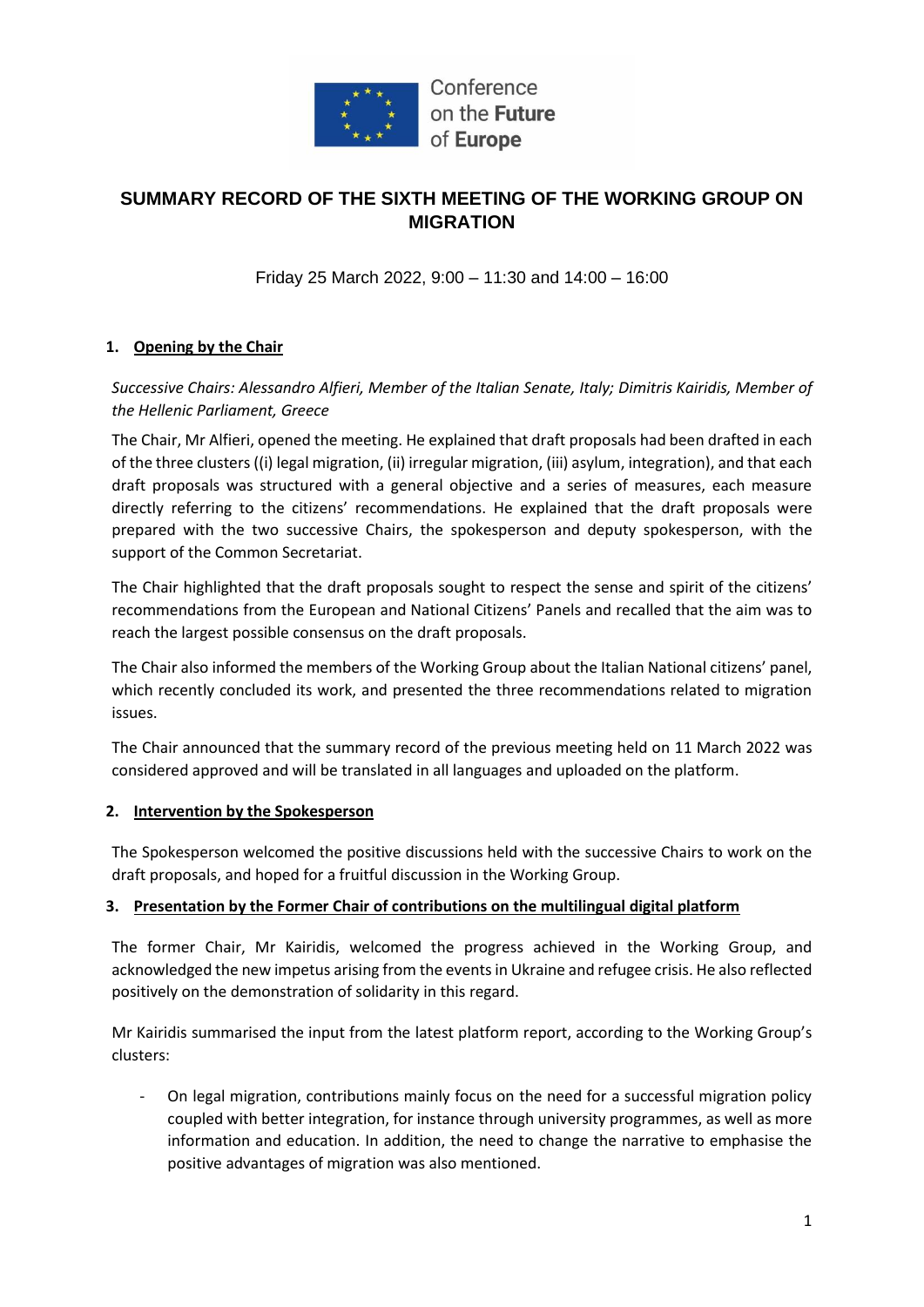

- On irregular migration, contributions call for a better protection of Europe's land and sea borders, with more support for EU border states. Contributions also reflect on how to counter attacks such as the Belarusian hybrid attacks. In addition, the need to address the root causes of migration and help countries of origin with more and better development aid leading to transparent and tangible actions is also mentioned. Contributions on the platform also refer to climate migration.
- On asylum, integration, contributions call for a common migration policy based on solidarity and human rights, the respect of human rights and the law, as well as for an efficient return policy for people who do not receive asylum status.

#### **4. Presentation and discussion on the draft proposals, as per the annexed clustering, with a view to presenting draft proposals to the Plenary on 26 March 2022**

The members of the Working Groups welcomed the draft proposals, and found that they were faithful to European citizens' recommendations. In general, they expressed support for the majority of them and shared their comments and remarks measure by measure:

### **Cluster I, legal migration - Draft proposal 1**

Measure 1: no comments were raised.

Measure 2: it was asked for the drafting to be more concrete, by referring to the Talent Partnerships. The

Measure 3: suggestions were made to improve the drafting, for instance by referring to "relevant qualifications" and improving "the functioning" of the "blue card". The need to tackle brain drain from 3<sup>rd</sup> countries was also discussed.

Measure 4: the link with measure 2 was highlighted. There was a discussion on changing the word "screening" into a "matching of supply and demands for skills", to better reflect what is meant. The need to better underline the "online" nature was also mentioned.

Measure 5: there was a discussion on the role of trade unions, with the suggestion to add "at national level" to the existing wording of "at transnational level", to refer to workers' rights and finding a new reference to the term "harmonizing".

Measure 6: a comment was made on making the wording more positive.

Measure 7: to better reflect the meaning of citizens' recommendations, it was suggested to keep this proposal in the third cluster.

#### **Cluster II, irregular migration – Draft proposal 1**

Measure 1: moving this measure down was suggested, as well as merging it with measure 3. A few drafting suggestions were also made, e.g. adding "to ensure the protection of all external border" to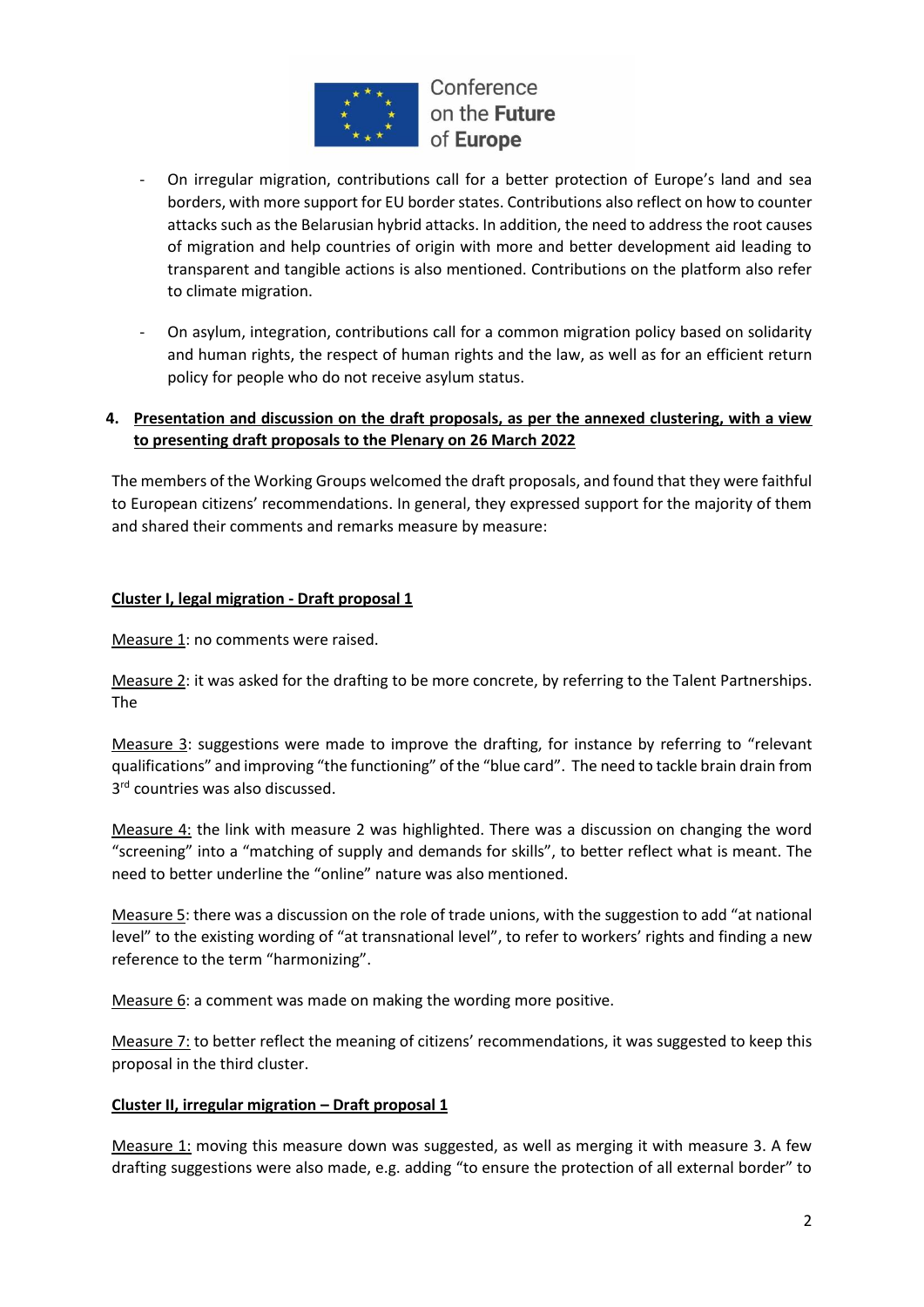

reflect the wording of the citizens' recommendation. Referring to the accountability of Frontex was also highlighted.

Measure 2: a suggestion to add the word "social" to the existing "economic development" was made. A few members also discussed whether adding a reference to "fair and balanced trade policies" was relevant. The Chair pointed out that this discussion is in the remit of another WG (EU in the World), and that the focus should remain on migration.

#### **Cluster II, irregular migration – Draft proposal 2**

Measure 1: several members suggested to add a reference to "vulnerable groups".

Measure 2: A suggestion to specify that "integration" should refer to regular migrants and refugees and "return/repatriation" to irregular migrants was made. The role of relevant local and regional authorities, as well as civil society, was also mentioned.

#### **Cluster III, asylum, integration – Draft proposal 1**

Several members commented on the wording used in the title of the general objective, referring to the negative connotation of the term "burden-sharing".

Measure 1: adding a reference to the respect of internal law was suggested, as well as for the need to speed up the process of reception of asylum seekers. Including a reference to improving transparency and accountability was called for; there was also a discussion about the role of Frontex and screening procedures at the external border.

Measure 2: Some doubts were raised on this measure, in light of the state of play of the implementation of Directive 2013/33. Commission Vice-President Schinas intervened to clarify the situation, he stated that the economic and social conditions are not harmonised in the different Member States, therefore a regulation would not be possible and hence suggested the following wording: enhance the minimum standards for the reception of asylum seekers laid down in directive 2013/33 through stronger legislative measures to improve reception facilities and accommodation.

Measure 3: a suggestion was made to substitute "replacing" with "revisiting", and to change the phrase "burden-sharing" by "solidarity and fair share of responsibility". One member mentioned that solidarity should be voluntary, as the 2015 experience showed only voluntary solidarity can work and that solidarity can take different forms too, not only redistribution of migrants; others stressed the need for solidarity meaning and redistribution of asylum seekers among Member States.

Measure 4: In addition to the existing phrase "unaccompanied minors", it was suggested to add a reference to "all minors".

Measure 5: it was suggested to add a reference to increasing financial and human resources, as well as management capacities.

#### **Cluster III, asylum, integration – Draft proposal 2**

Due to time constraints, measures 1 and 2 were discussed together.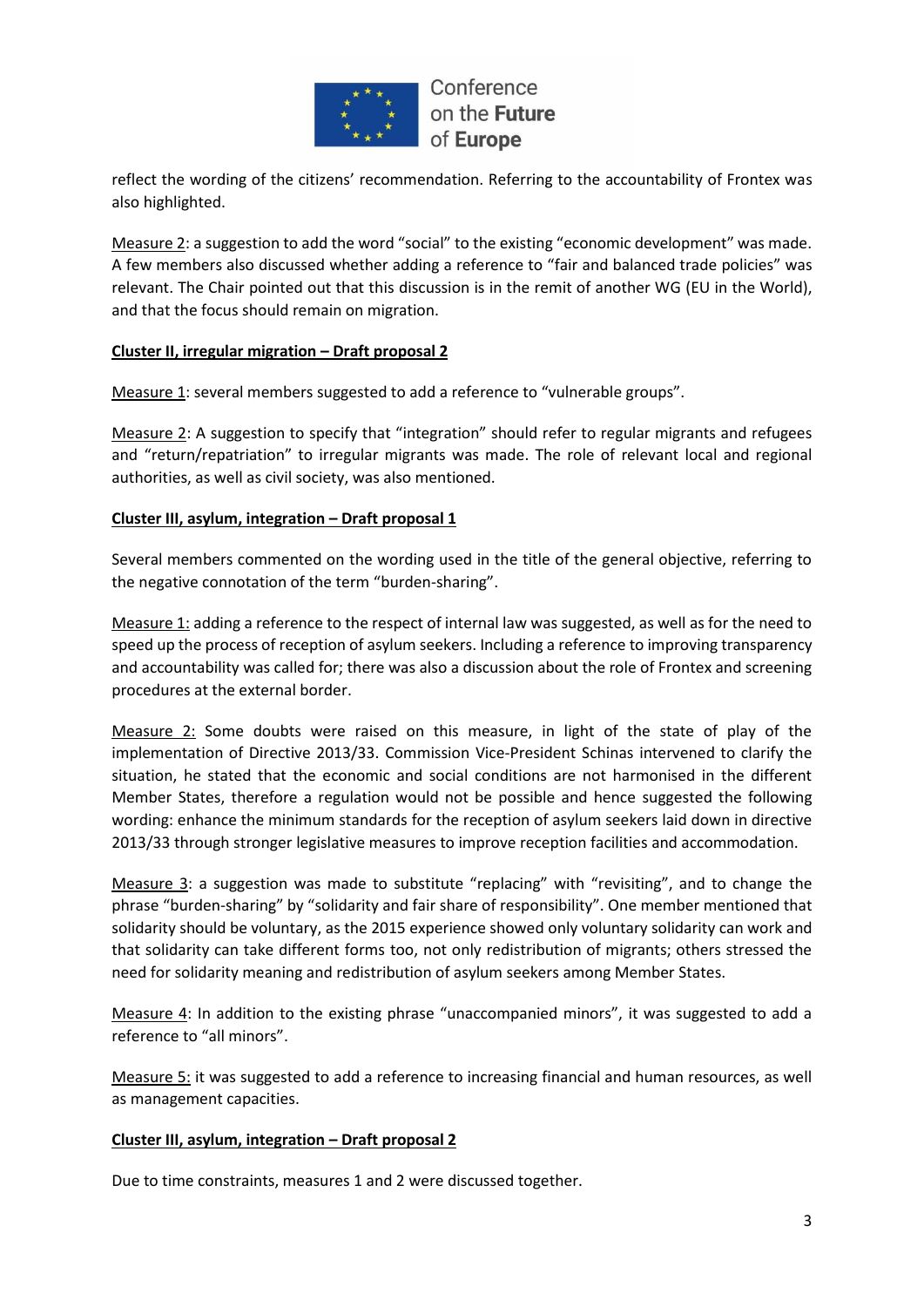

Measure 1: the need to also add a reference to "activities", in addition to the current drafting "integration courses", was mentioned.

Measure 2: the addition of the geographical scope "all over the EU" was deemed necessary.

Besides the abovementioned intervention on the specific issue of reception conditions, Vice President Schinas also highlighted the importance of the activation of the Temporary Protection Directive by a historic unanimous decision of Member States in the Justice and Home Affairs Council on 3 March giving "automatic, immediate and unconditional access to education, health, job market and a residence permits". In the current second stage, the work is focusing on creating, with Member States, and mobilizing funding ( $\epsilon$  3.5 billion), the tangible conditions, for the Directive to be implemented. Furthermore, the Vice President underscored the important contribution of migrants for revitalizing the European social system, boosting European labour markets and the economy and finding skills in sectors matching the needs of Member States. Legal pathways for migration may be an opportunity for Europe. The Vice President confirmed the readiness of the Commission to follow-up positively on the recommendations of the Conference in this area. The Vice President stressed that the legislative proposals under the Pact are the means to achieve our goal, where "we are no more the fire fighters of migration crises, but rather the architects of the future of a common European asylum and migration system"

#### **5. Closing by the Chair**

The Chair thanked the Working Group Members for their contributions, and announced that the proposals would be revised in order to take into account the most consensual comments, in view of a discussion at the next meeting of the Working Groups.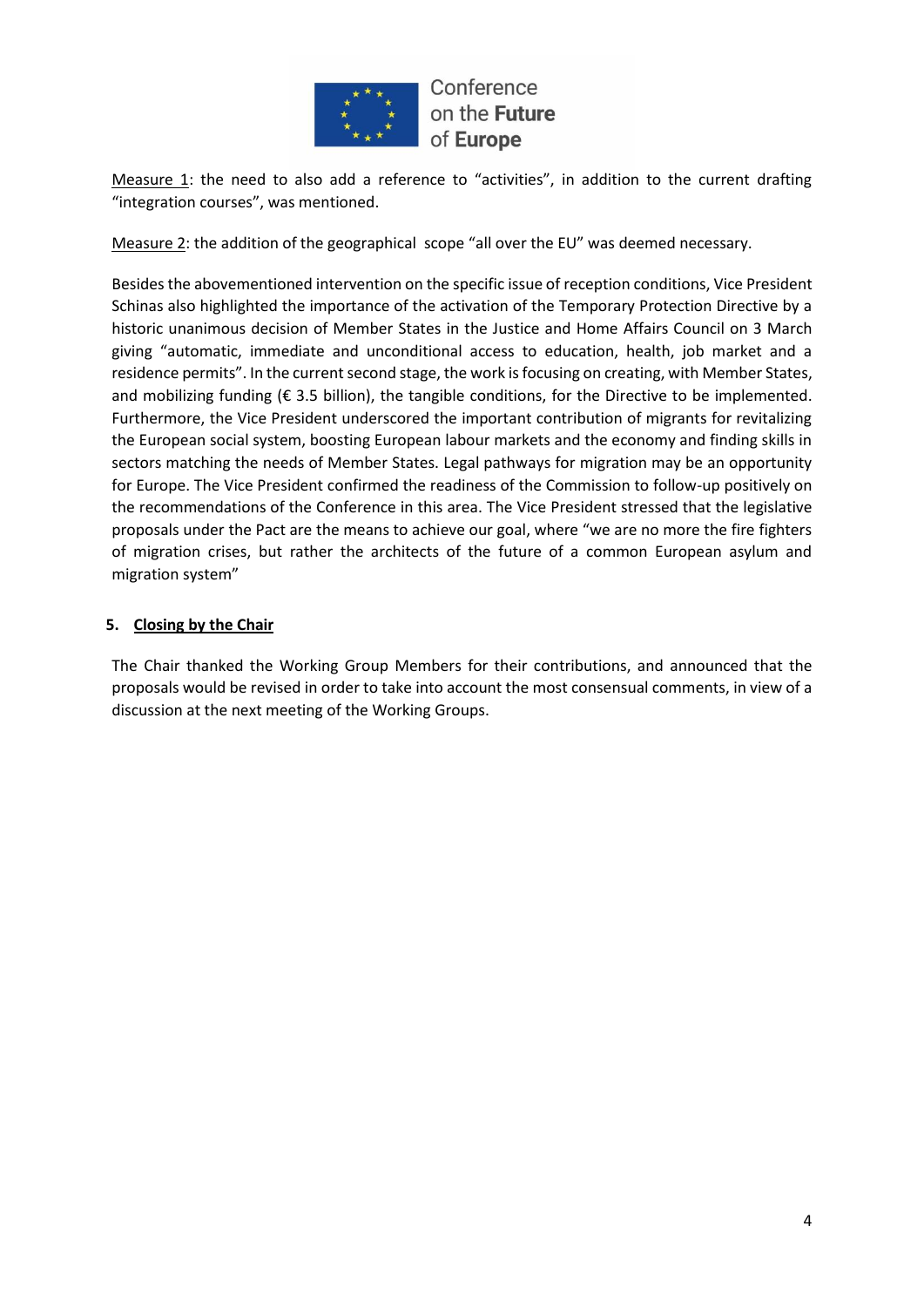

# **Annex: list of members registered for the meeting**

| Mr | Fabian       | <b>PSAILA</b>          | Council                                       |
|----|--------------|------------------------|-----------------------------------------------|
| Mr | Arnoldas     | ABRAMAVIČIUS           | Council                                       |
| Mr | Alessandro   | <b>ALFIERI</b>         | <b>National Parliaments</b>                   |
| Ms | Abir         | <b>AL-SAHLANI</b>      | European Parliament                           |
| Mr | Konstantinos | ANDREADAKIS            | European citizens panels                      |
| Mr | Marc         | ANGEL                  | European Parliament                           |
| Mr | Malik        | <b>AZMANI</b>          | European Parliament                           |
| Mr | Pernando     | <b>BARRENA ARZA</b>    | <b>European Parliament</b>                    |
| Mr | Gunnar       | <b>BECK</b>            | European Parliament                           |
| Mr | Magnus       | <b>BERNTSSON</b>       | Local/Regional representative                 |
| Ms | Marjolijn    | <b>BULK</b>            | <b>European Economic and Social Committee</b> |
| Mr | Jaroslav     | <b>BŽOCH</b>           | <b>National Parliaments</b>                   |
| Mr | Luís         | <b>CAPOULAS SANTOS</b> | <b>National Parliaments</b>                   |
| Ms | Liina        | <b>CARR</b>            | <b>Social Partners</b>                        |
| Ms | <b>Iness</b> | <b>CHAKIR</b>          | National citizens panels/events               |
| Ms | Laura Maria  | <b>CINQUINI</b>        | European citizens panels                      |
| Mr | Angel        | <b>DZHAMBAZKI</b>      | <b>European Parliament</b>                    |
| Ms | Karoline     | <b>EDTSTADLER</b>      | Council                                       |
| Ms | Julia        | <b>EICHBERGER</b>      | European citizens panels                      |
| Mr | Joseph       | <b>ELLIS</b>           | <b>National Parliaments</b>                   |
| Mr | Harris       | <b>GEORGIADES</b>      | <b>National Parliaments</b>                   |
| Mr | Vasil        | <b>GEORGIEV</b>        | Council                                       |
| Mr | Sigge        | Eriksson               | National citizens panels/events               |
| Ms | Sunčana      | <b>GLAVAK</b>          | <b>European Parliament</b>                    |
| Mr | Ľudovít      | <b>GOGA</b>            | <b>National Parliaments</b>                   |
| Ms | Hafida       | <b>GUELLATI</b>        | European citizens panels                      |
| Ms | Gabriela     | <b>HEGENBERG</b>       | European citizens panels                      |
| Ms | Ylva         | <b>JOHANSSON</b>       | <b>European Commission</b>                    |
| Mr | Dimitris     | <b>KAIRIDIS</b>        | <b>National Parliaments</b>                   |
| Mr | Jeroen       | LENAERS                | European Parliament                           |
| Mr | Cees         | LOGGEN                 | Local/Regional representative                 |
| Ms | Oudekki      | <b>LOONE</b>           | <b>National Parliaments</b>                   |
| Mr | Arminas      | LYDEKA                 | <b>National Parliaments</b>                   |
| Ms | Aurora       | MEJÍA ERRASQUÍN        | Council                                       |
| Ms | Augusta      | <b>MONTARULI</b>       | <b>National Parliaments</b>                   |
| Ms | Nathalie     | <b>OBERWEIS</b>        | <b>National Parliaments</b>                   |
| Mr | Oszkár       | ÖKRÖS                  | Council                                       |
| Mr | Philippe     | <b>OLIVIER</b>         | European Parliament                           |
| Mr | Laurentiu    | PLOSCEANU              | <b>European Economic and Social Committee</b> |
| Ms | Yoomi        | <b>RENSTROM</b>        | Committee of the Regions                      |
| Mr | Milosh       | <b>RISTOVSKI</b>       | <b>Civil Society</b>                          |